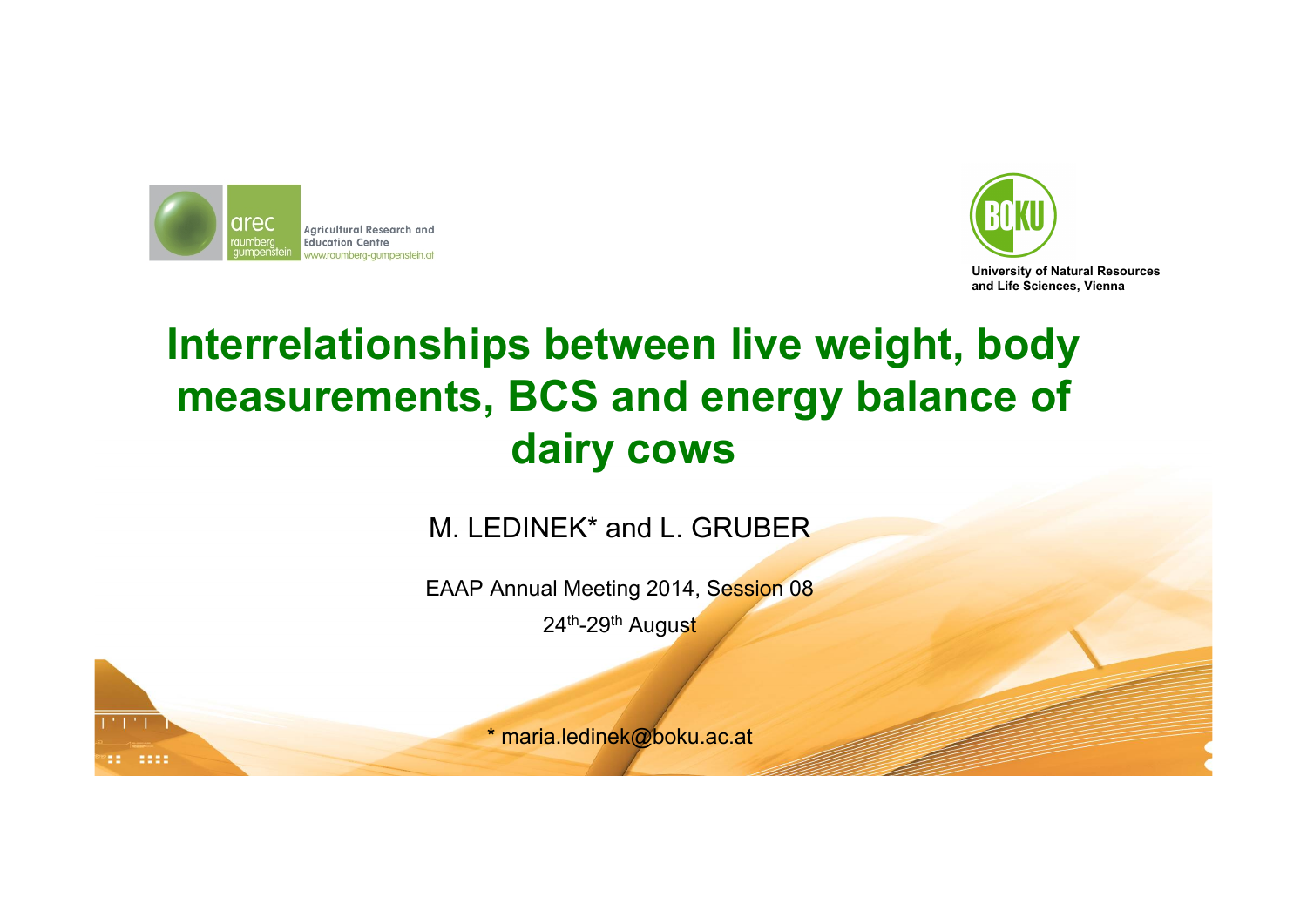# **Table of Contents**

- 1. Introduction
- 2. Objectives
- 3. Materials and Methods
	- experimental design and data collection
	- statistical analyses
- 4. Results and Discussion
- 5. Conclusions

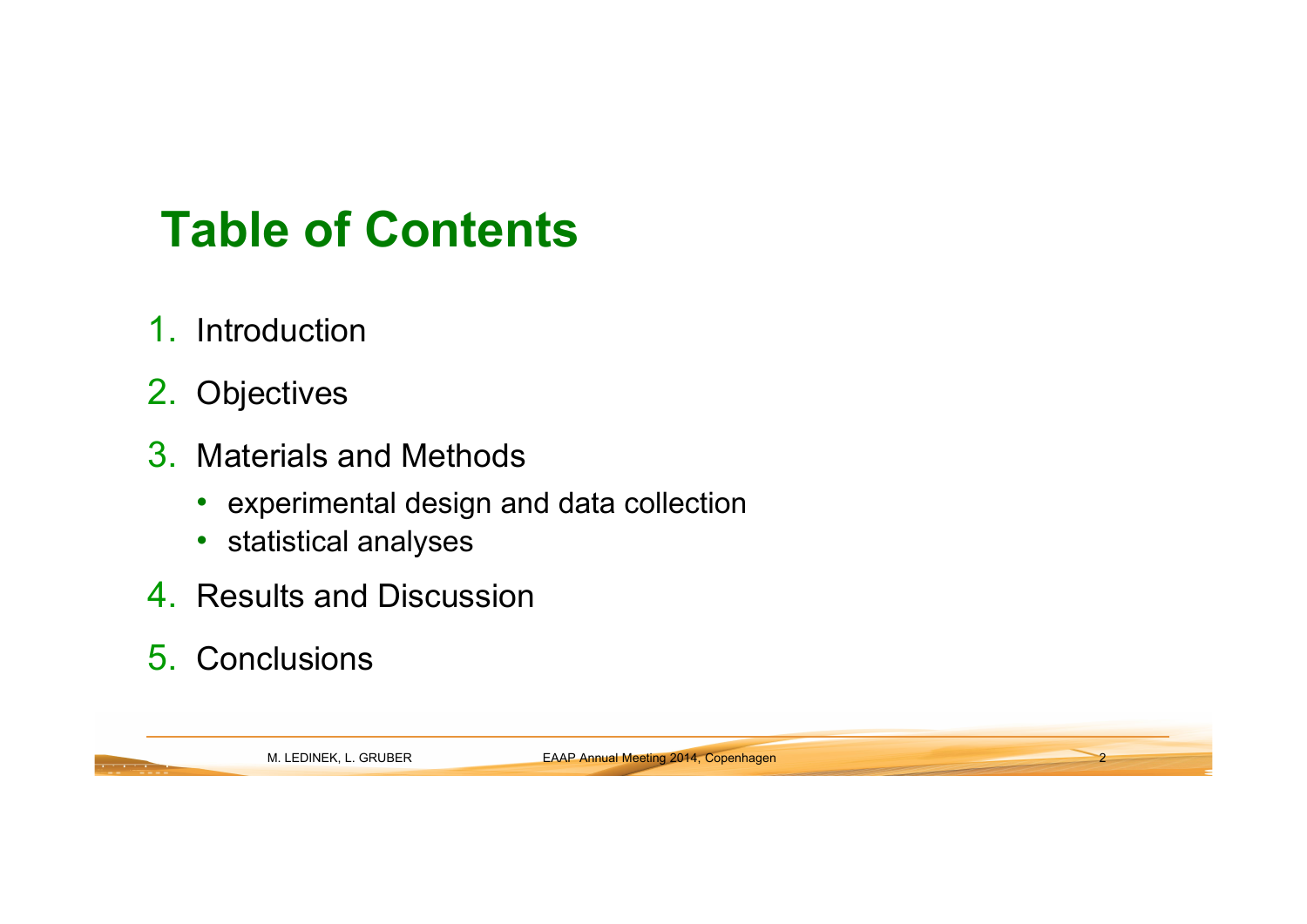# **1. Introduction**

- $\overline{\phantom{a}}$ milk production  $\uparrow$  – live weight  $\uparrow$
- $\overline{\phantom{a}}$ higher milk production for efficiency
- $\mathcal{L}_{\mathcal{A}}$ consideration of live weight
- $\mathcal{L}_{\mathcal{A}}$ prediction by body measurements
- $\overline{\phantom{a}}$  proportions change
	- $\rightarrow$  consideration of breed, parity, stage of lactation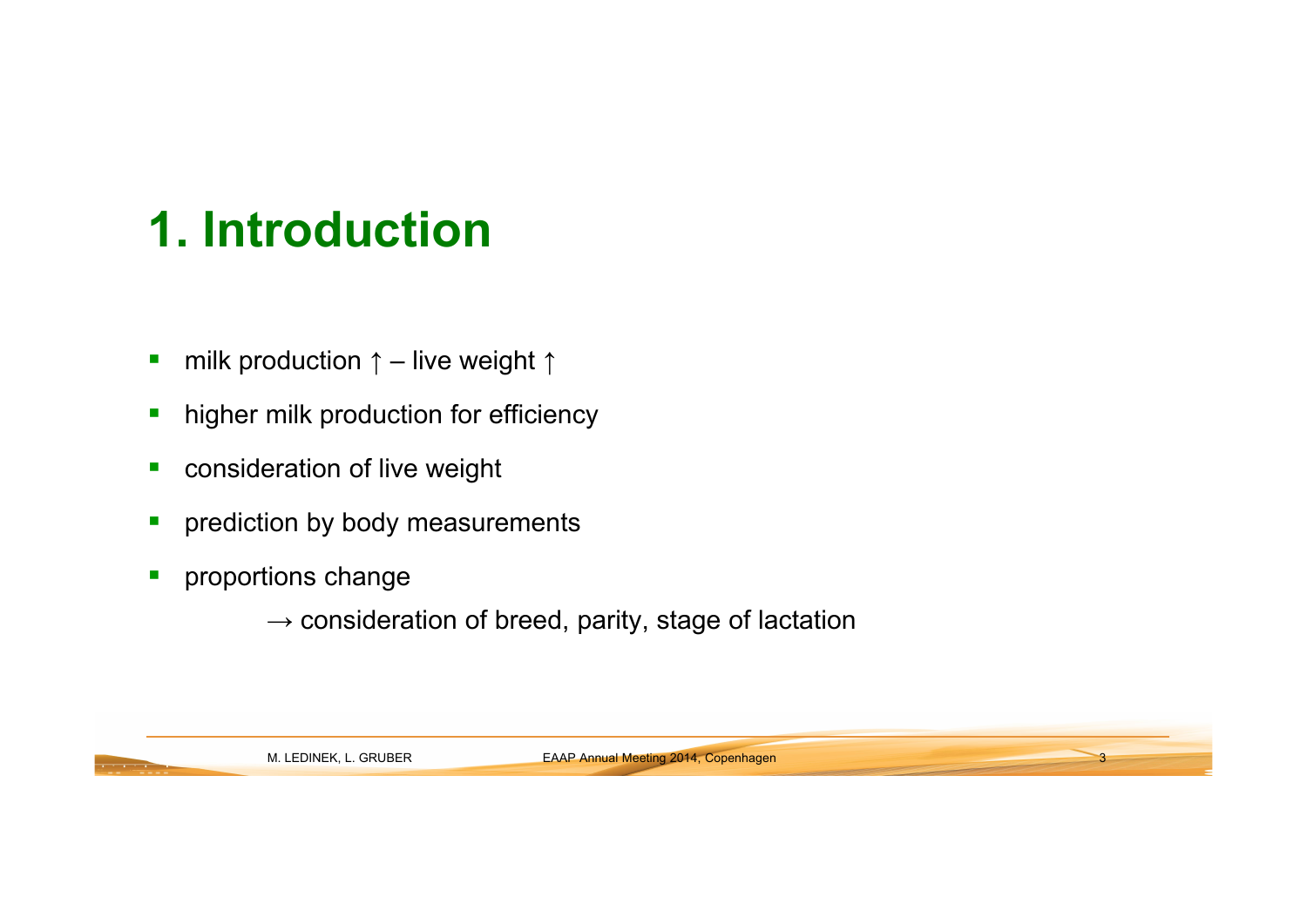# **2. Objectives**

Examination of relationships between body measurements, BCS, energy balance and live weight during lactation

**The influence of breed, parity and stage of lactation** 

Prediction of live weight

Does influence of body measurements on live weight change during lactation?

M. LEDINEK, L. GRUBER **EAAP Annual Meeting 2014, Copenhagen**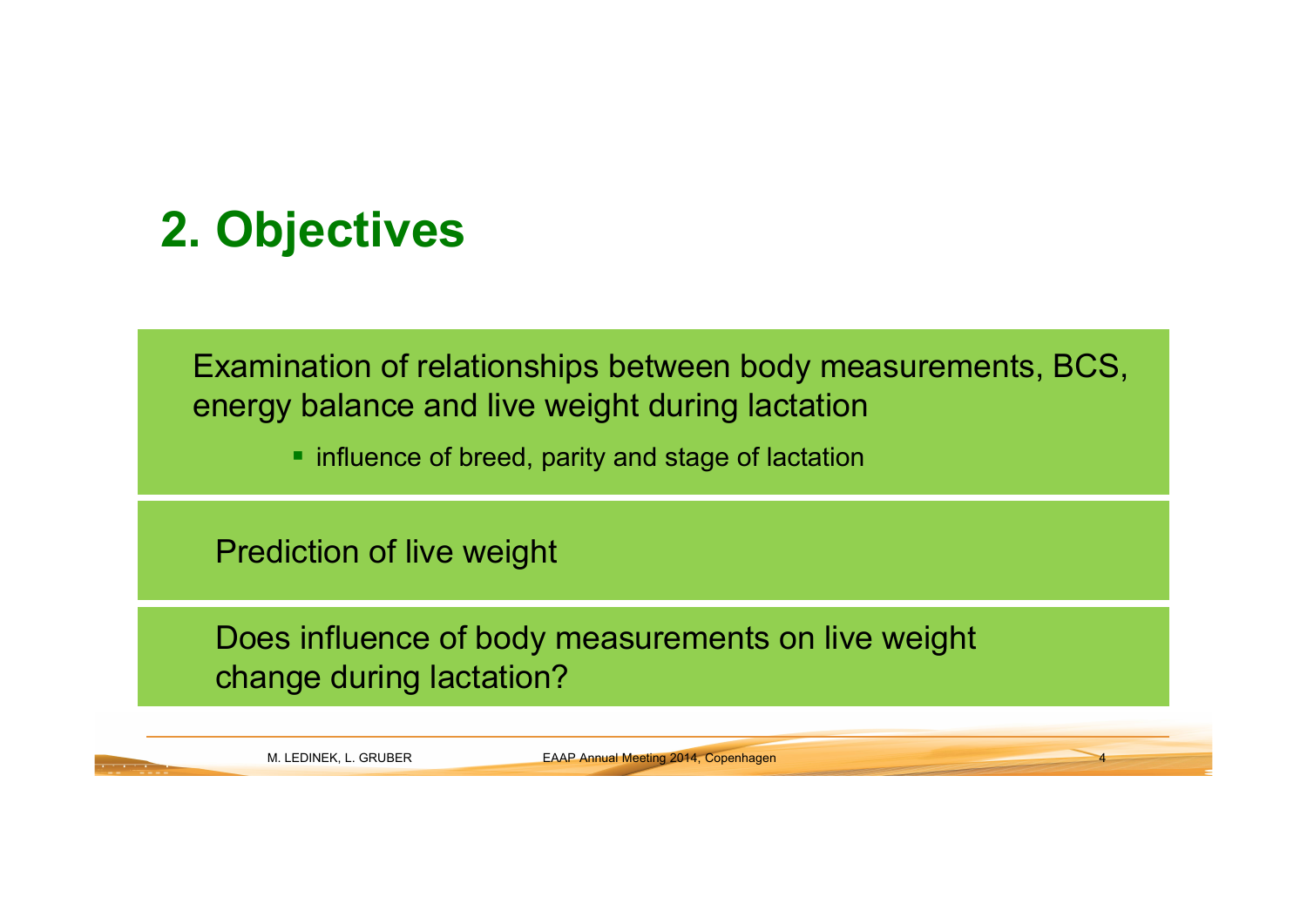# **3. Materials and Methods (I)**

- $\overline{\phantom{a}}$  Experimental design and Data collection
	- AREC Raumberg-Gumpenstein 2012 2013
	- **11 experimental periods**
	- 63 cows each
	- Fleckvieh (Simmental), Holstein Friesian, Brown Swiss crossbreeds
	- meeting requirements, forage-based (hay and silage), concentrate
	- **nance in Artice intake, feed stuff, live weight n**
	- **body measurements, BCS**
	- **nutrient intake, nutrient requirements and balances**

(VDLUFA 1976, EDMONSON et al. 1989, VAN SOEST et al. 1991, DLG 1997, UTZ 1998, GfE 2001, GfE 2008, GfE 2009)

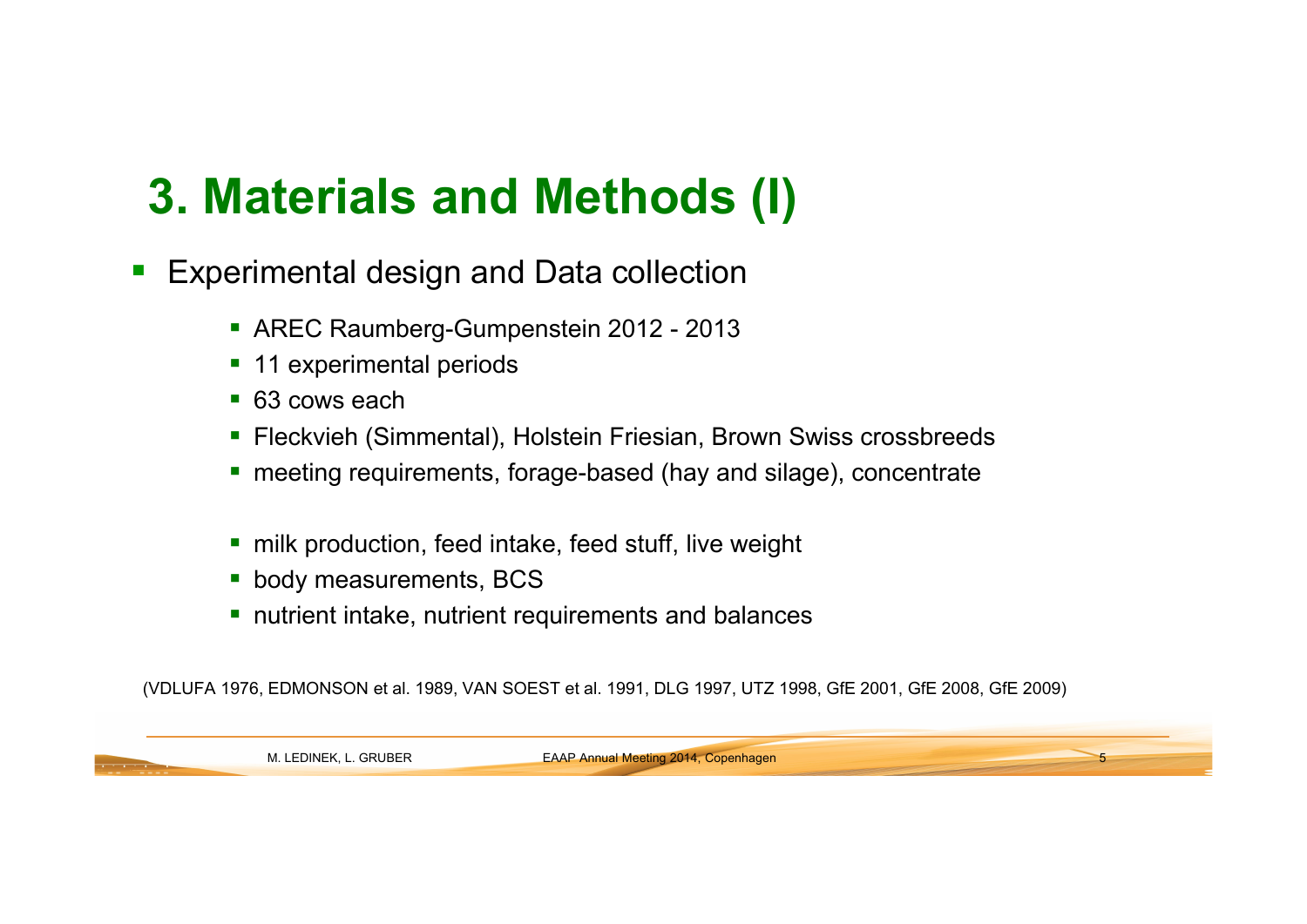### **3. Materials and Methods (II)**

- $\blacksquare$ Statistical analyses
- $\blacksquare$ 614 records, 16 % dry period
- $\blacksquare$ SAS 9.2, proc mixed
- $\blacksquare$ fixed effects: breed  $(1 - 5)$ , parity  $(1 - \ge 4)$ , time  $(-10, -8, -6, -4, -2, 1 - 12)$ , breed × time
- $\blacksquare$ random effects: cow (breed), residual
- $\blacksquare$ prediction of live weight: breed × time not significant

| Table 1: Description of selected parameters in lactation |  |
|----------------------------------------------------------|--|
|----------------------------------------------------------|--|

| <b>Parameter</b>             | <b>Unit</b>           | <b>Lactation</b>                            |        |          |      |
|------------------------------|-----------------------|---------------------------------------------|--------|----------|------|
|                              |                       | <b>Mean</b>                                 | $±$ SD | min      | max  |
| <b>Total feed intake</b>     | kg DM/d               | 17.9                                        | 3.57   | 8.5      | 27.0 |
| <b>Concentrate level</b>     | % of DM               | 28                                          | 17.0   |          | 60   |
| NE <sub>I</sub>              | MJ NE <sub>I</sub>    | 6.5                                         | 0.37   | 5.5      | 7.1  |
| <b>Energy-corrected milk</b> | kg/d                  | 24,0                                        | 7.20   | 2.1      | 51.2 |
| <b>Energy balance</b>        | MJ NE <sub>1</sub> /d | $-0.5$                                      | 22.0   | $-103.3$ | 68.4 |
| Live weight                  | kg                    | 649                                         | 80     | 474      | 887  |
| <b>BCS</b>                   | Points                | 3.0                                         | 0.41   | 1.6      | 4.3  |
| <b>Heart girth</b>           | <sub>cm</sub>         | 203                                         | 8.5    | 178      | 230  |
| M. LEDINEK, L. GRUBER        |                       | <b>EAAP Annual Meeting 2014, Copenhagen</b> |        |          | 6    |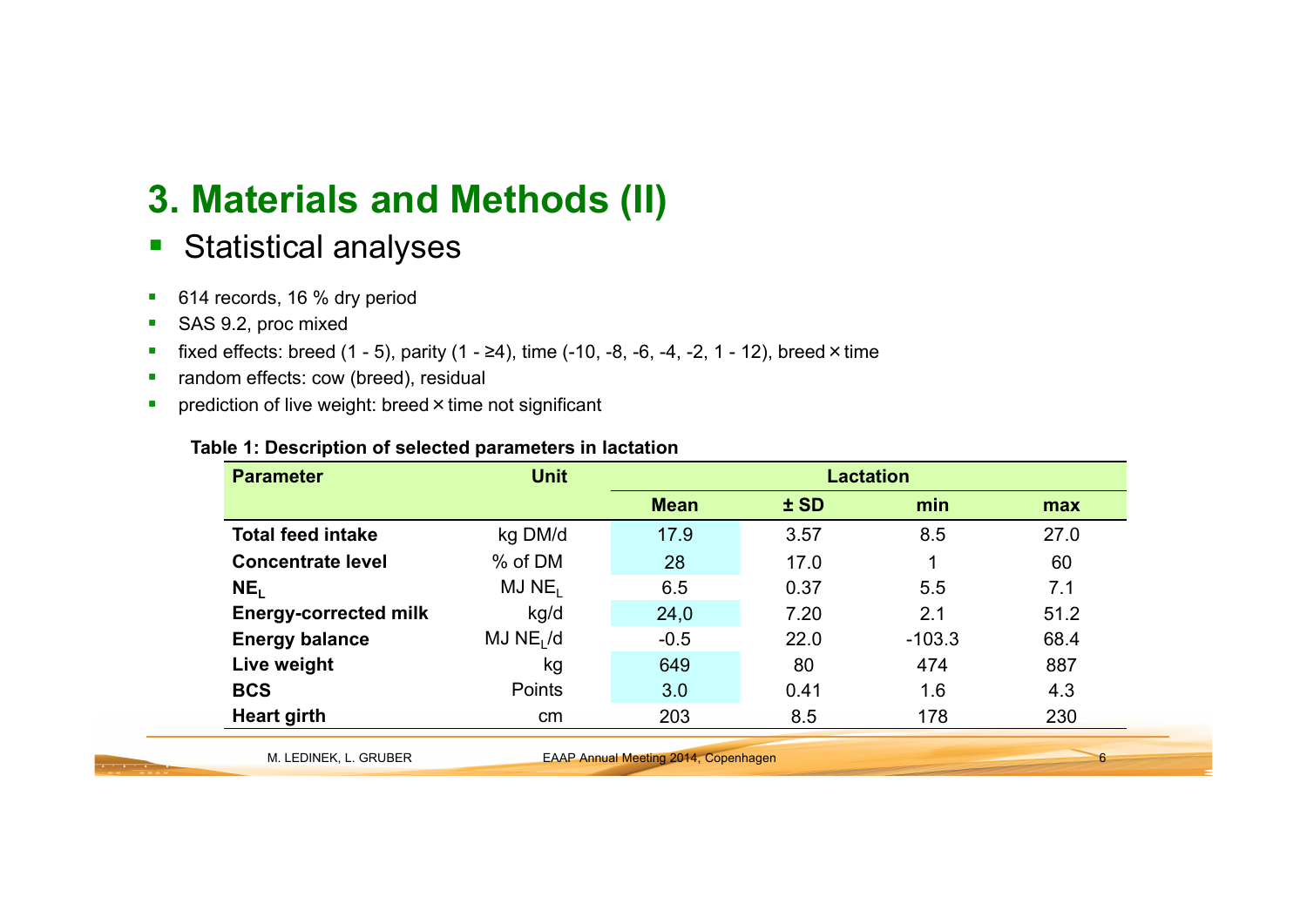#### **4. Results and Discussion (I)**

- $\overline{\phantom{a}}$ **Prediction of Live weight ─ Breed, Parity**
- Ī. FV100 (730 kg) to HF100 (613 kg)
	- •
	- •

 FV 646 - 720 kg, HF 589 - 688 kg (GRUBER et al. 1995, HAIGER and KNAUS 2010) 53 kg 1<sup>st</sup> to ≥5<sup>th</sup> lactation, degressive (ENEVOLDSEN and KRISTENSEN 1997)





|                                                                                                                                        | M. LEDINEK, L. GRUBER | <b>EAAP Annual Meeting 2014, Copenhagen</b> |  |
|----------------------------------------------------------------------------------------------------------------------------------------|-----------------------|---------------------------------------------|--|
| <u> The Company of the Company of The Company of The Company of The Company of The Company of The Company of The Co</u><br>----------- |                       |                                             |  |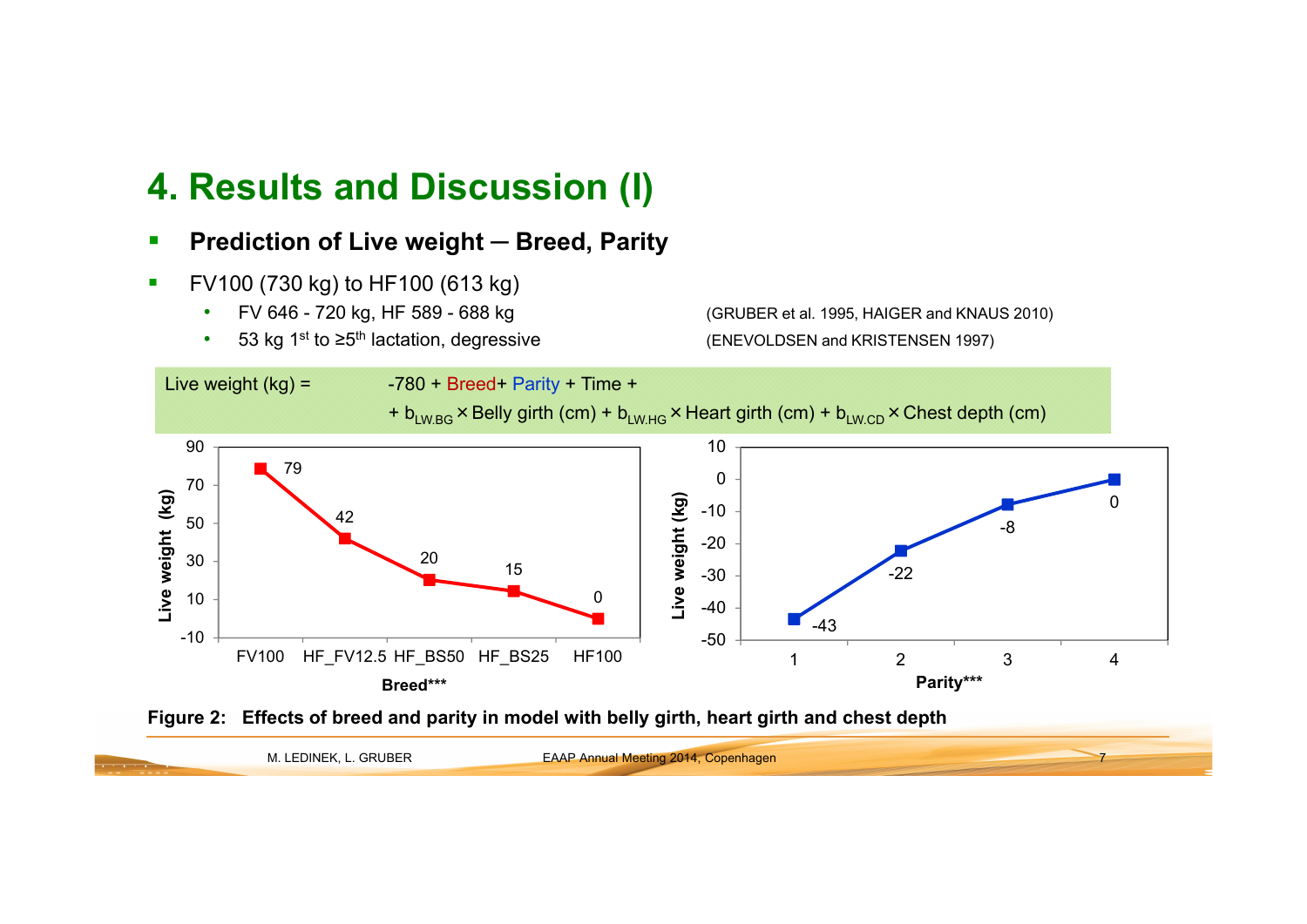### **4. Results and Discussion (II)**

 $\mathcal{L}_{\mathcal{A}}$ **Prediction of Live weight ─ Stage of lactation**

Live weight  $(kg) = -780 + Breed + Parity + Time +$ +  $b_{LWRG}$  × Belly girth (cm) +  $b_{LWHG}$  × Heart girth (cm) +  $b_{LWRCD}$  × Chest depth (cm)

- $\overline{\phantom{a}}$  correlations LW, BCS, BG, HG und body width in dry period higher
	- •fat reserves  $\uparrow$  in late lactation
	- •fat cover is measured

 $\mathcal{L}_{\mathcal{A}}$ 

- fitting curves to regression coefficients during lactation
	- •Do regression coefficients change?

 $(ANDREW et al. 1994)$ (OTTO et al. 1991)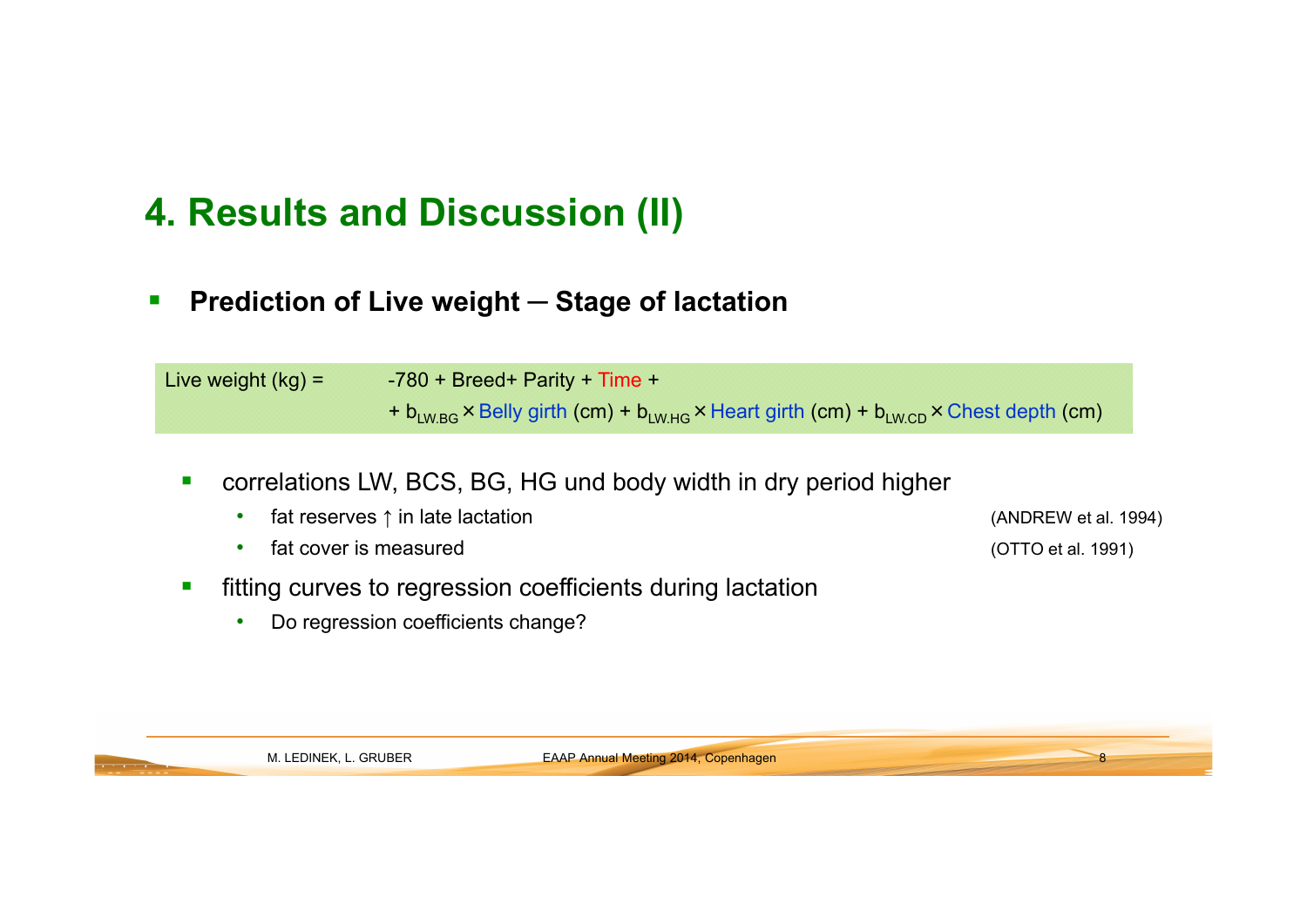

#### **4. Results and Discussion (III)**



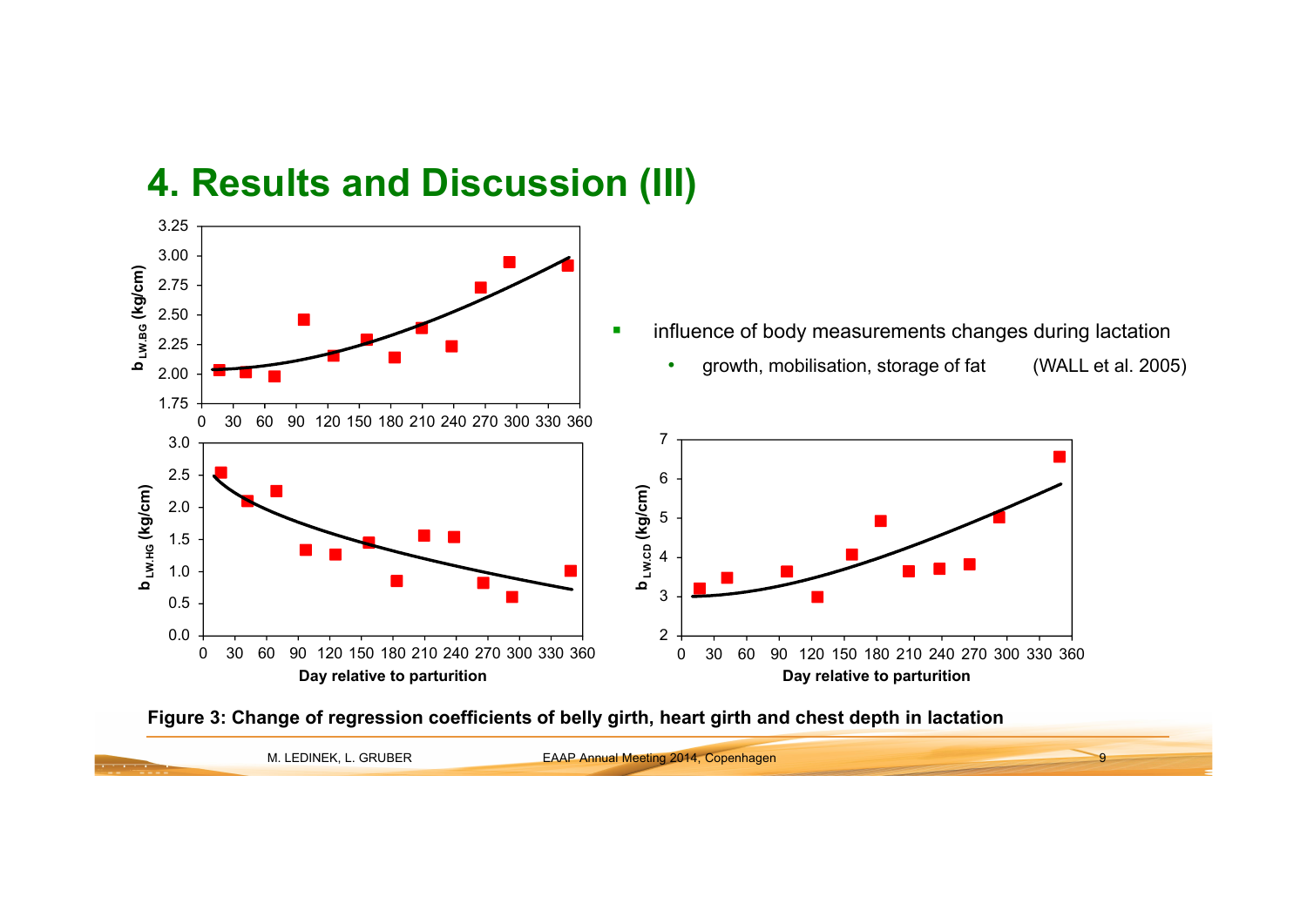### **5. Conclusions**

- $\overline{\phantom{a}}$ live weight – potential of milk production ↑
- $\blacksquare$ degressive, simultaneous growth (body measurements and live weigth)
- $\mathcal{L}_{\mathcal{A}}$ change of regression coefficients
- Г change of correlation coefficients (live weight, body measurements and BCS)
- $\blacksquare$ influence of physiological stage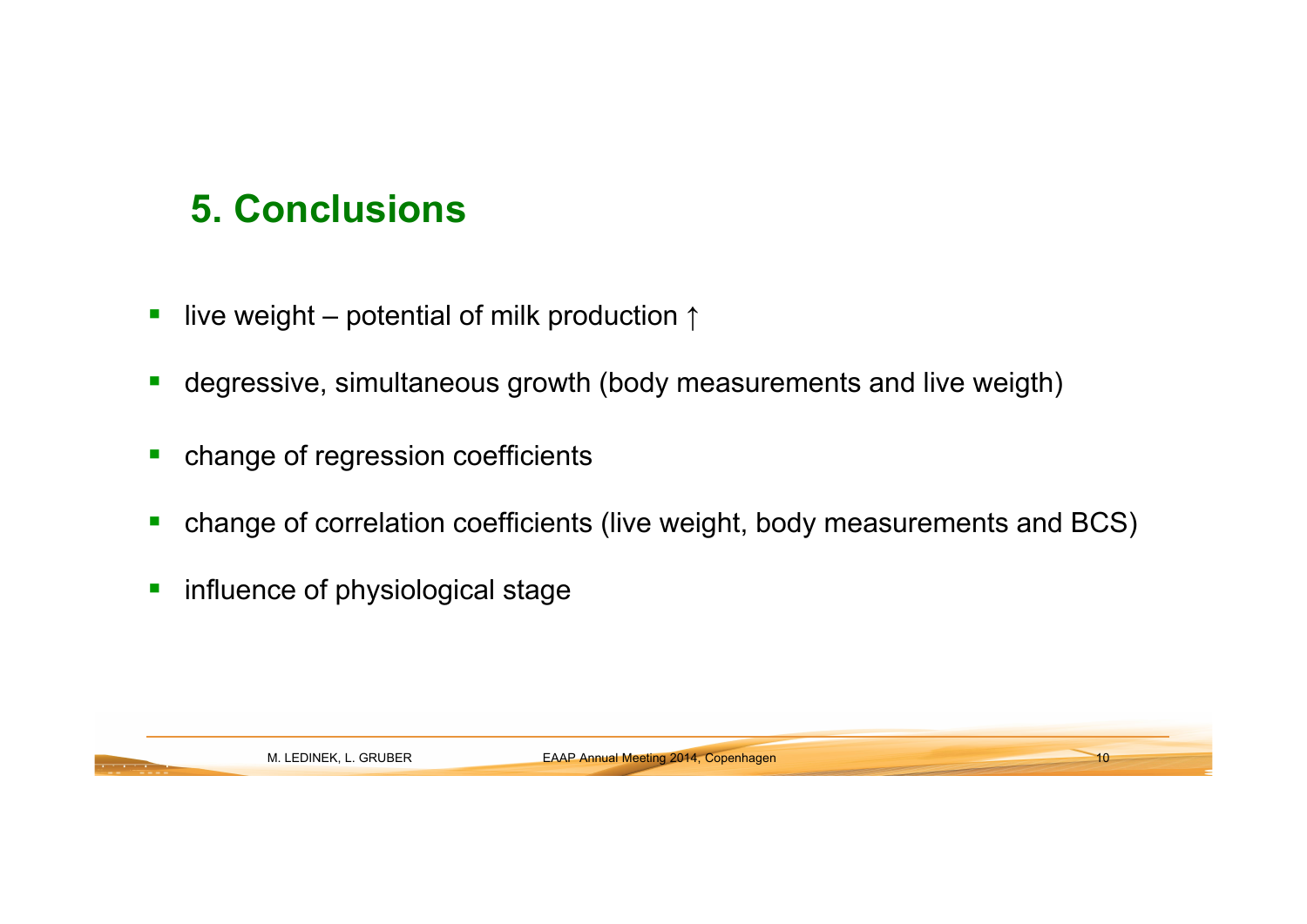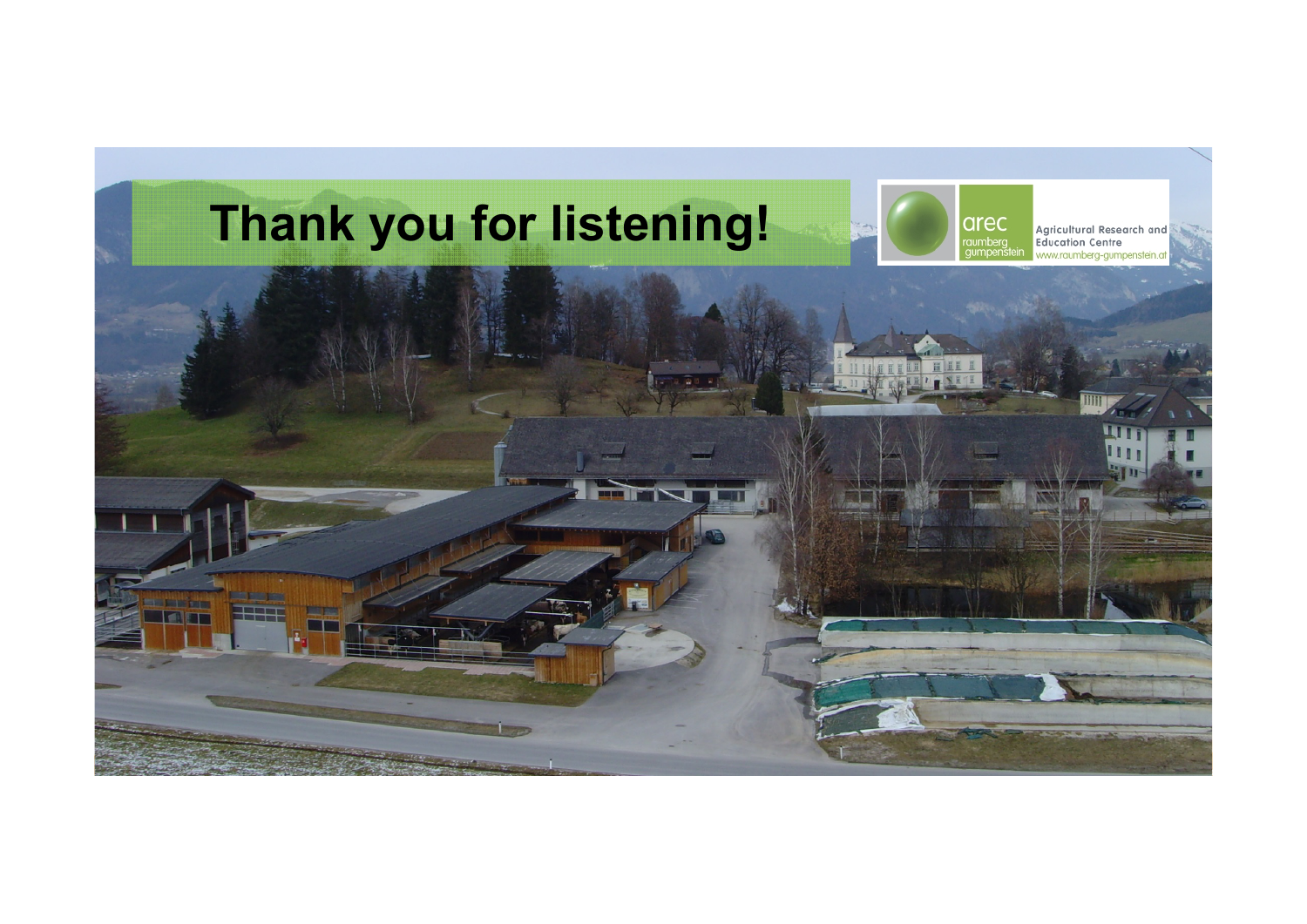## **References**

ANDREW, S.M., D.R. WALDO and R.A. ERDMAN, 1994: Direct analysis of body composition of dairy cows at three physiological stages. J. Dairy Sci. 77, 3022-3033.

BANOS, G. and M.P. COFFEY, 2012: Technical note: Prediction of liveweight from linear conformation traits in dairy cattle. J. Dairy Sci. 95, 2170- 2175.

DLG (German Agricultural Society), 1997: DLG-Futterwerttabellen Wiederkäuer, 7th Ed., DLG-Verlag, Frankfurt am Main.

EDMONSON, A.J., I.J. LEAN, L.D. WEAVER, T. FARVER and G. Webster, 1989: A body condition scoring chart for Holstein dairy cows. J. Dairy Sci. 72, 68-78.

ENEVOLDSEN, C. and T. KRISTENSEN, 1997: Estimation of body weight from body size measurements and body condition scores in dairy cows. J. Dairy Sci. 80, 1988-1995.

GfE (Society of Nutrition Physiology), 2001: Empfehlungen zur Energie- und Nährstoffversorgung der Milchkühe und Aufzuchtrinder 2001, 8, Energie- und Nährstoffbedarf landwirtschaftlicher Nutztiere. DLG-Verlags-GmbH, Frankfurt am Main.

GfE (Society of Nutrition Physiology), 2008: New equations for predicting metabolisable energy of grass and maize products for ruminants. Proc. Soc. Nutr. Physiol. 17, 191-198.

GfE (Society of Nutrition Physiology), 2009: New equations for predicting metabolisable energy of compound feeds for cattle. Proc. Soc. Nutr. Physiol. 18, 143-146.

GRUBER, L., F.J. SCHWARZ, D. ERDIN, B. FISCHER, H. SPIEKERS, H. STEINGASS, U. MEYER, A. CHASSOT, T. JILG, A. OBERMAIER and T. GUGGENBERGER, 2004: Vorhersage der Futteraufnahme von Milchkühen – Datenbasis von 10 Forschungs- und Universitätsinstituten Deutschlands, Österreichs und der Schweiz. 116. VDLUFA-Kongress, 13.-17. Sept. 2004, Kongressband 2004, Rostock, 484-504.

M. LEDINEK, L. GRUBER **EAAP Annual Meeting 2014, Copenhagen**